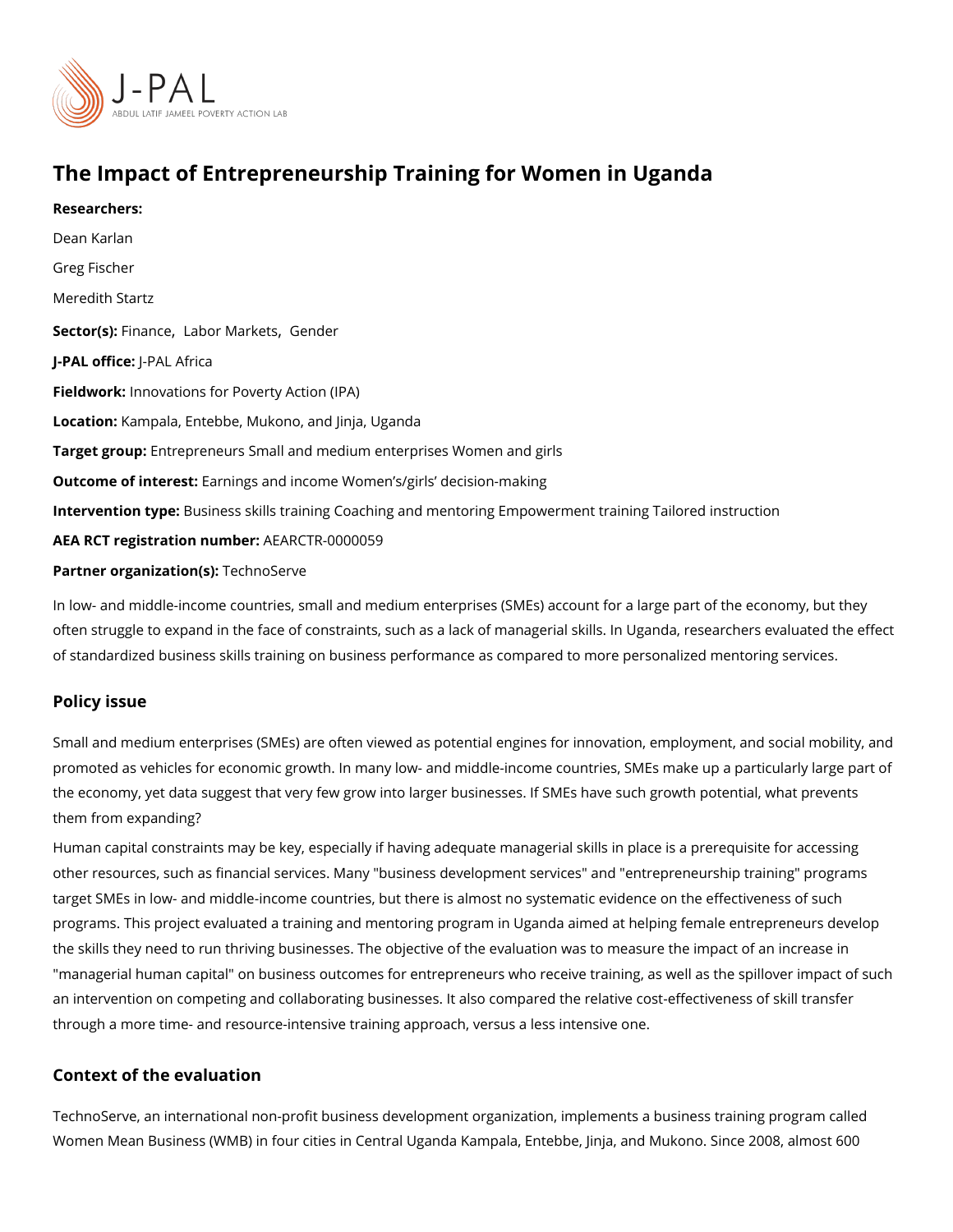women have received business skills training through the WMB program. A market survey by IPA, revealed that approximately 54 percent of all businesses interviewed were owned owners of small businesses and especially female entrepreneurs may lack management sk access financial services and other resources, limiting their ability to improve and grow t women own nearly 40 percent of businesses with registered premises, they obtainThomely 9 percent of all credit district district district dispute [1](#page-2-0) . The metal of  $\theta$ WMB program aims to provide female entrepreneurs with tools and training to better mana

#### Village phone operator testing her laptop's internet access in rural Uganda

# Details of the intervention

Eligible entrepreneurs were randomly assigned to one of three groups: In Depth training, group. Program activities for both tracks took place over the course of a year, and were i outside consultants and mentors trained and supervised by TechnoServe.

In the first year of the program, Light Touch track participants attended classroom training management, sales/marketing, customer relations, and human resource management. Each training session, with one session each month. Participants were also placed in sector wo services), which met for additional, targeted training lessons and field activities. In the s training sessions were held to provide more clarity on the topics and address any specific businesses. Finally, Light Touch participants received individual visits from a TechnoServ